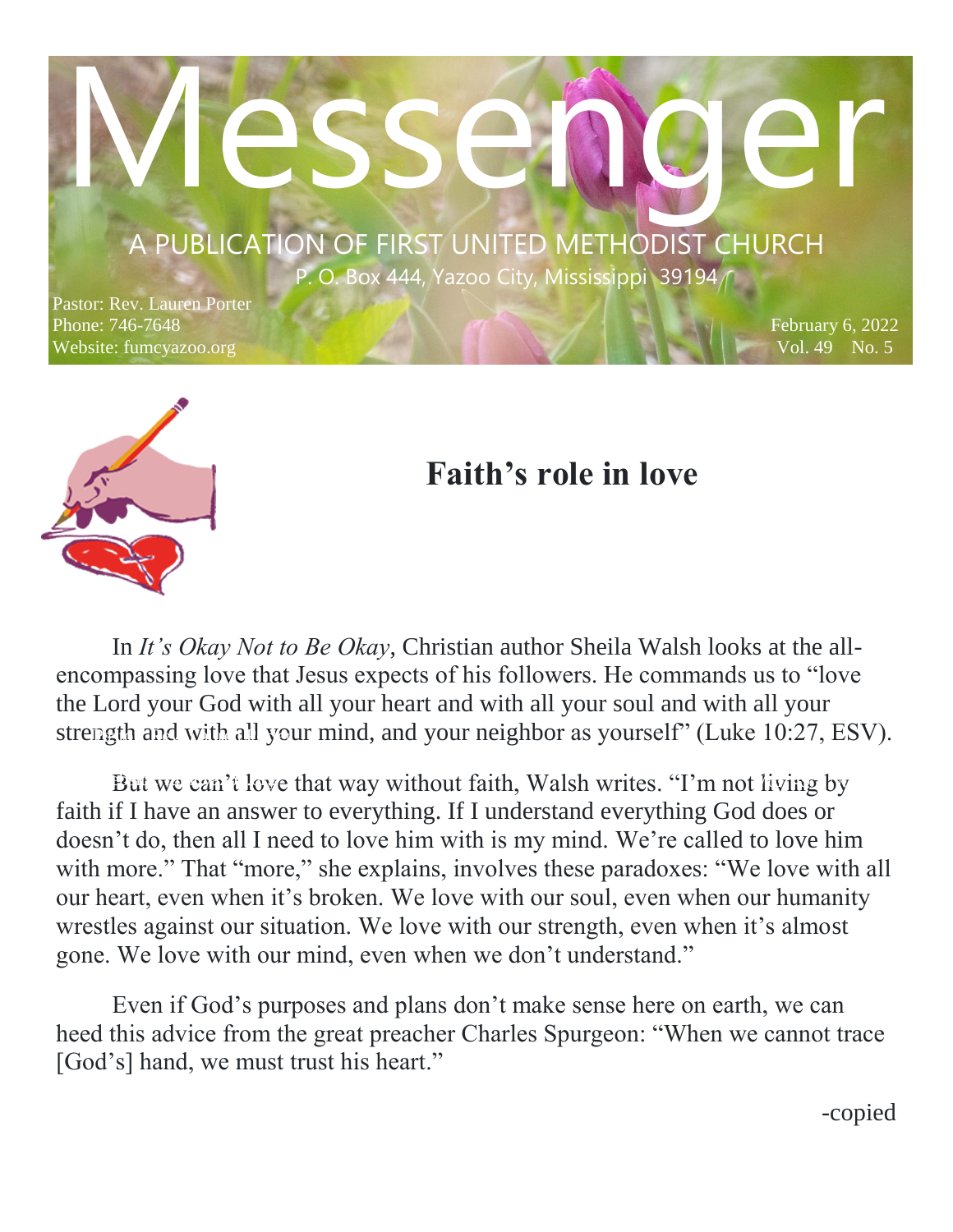

**SUNDAY, FEBRUARY 6** 9:00 a.m. Come AZ U R Service 9:50 a.m. Sunday School 11:00 a.m. Traditional Service 6:00 p.m. Youth 6:00 p.m. Bro. Lauren's Bible Study **MONDAY, FEBRUARY 7** 9-12 noon Methodist Market **TUESDAY, FEBRUARY 8** 6:00 p.m. Ladies' Bible Study/Millie's **WEDNESDAY, FEBRUARY 9** 5:00 p.m. Children's Choir 5:45 p.m. Planet 456 & Children's Bible Study 6:00 p.m. Chancel Choir 6:00 p.m. Bro. Lauren's Bible Study 6:00 p.m. Youth 6:15 p.m. Snack Supper **FRIDAY, FEBRUARY 11-12** 6 p.m. Confirmation Class **SATURDAY, FEBRUARY 12**

9-12 noon Methodist Market



 $\sim$  ~ ~ ~ ~ ~ ~ ~

8. Mary Russell Perry Jim Roberts 12. Brody Roberts

9. Mr. & Mrs. Harry Simmons



 *Sympathy and love is extended to Mrs. Mary Thompson, Mr. & Mrs. Louis Thompson and family in the death of their son and brother, Robert Lee (Bobby T.) Thompson, Jr., who died January 31, 2022.*



*Gaye Peeples*

Mr. & Mrs. Camp King



 Special thanks go out to Owen Richards for building and installing the railing at the Madison Street entrance to our sanctuary. All you do is so appreciated.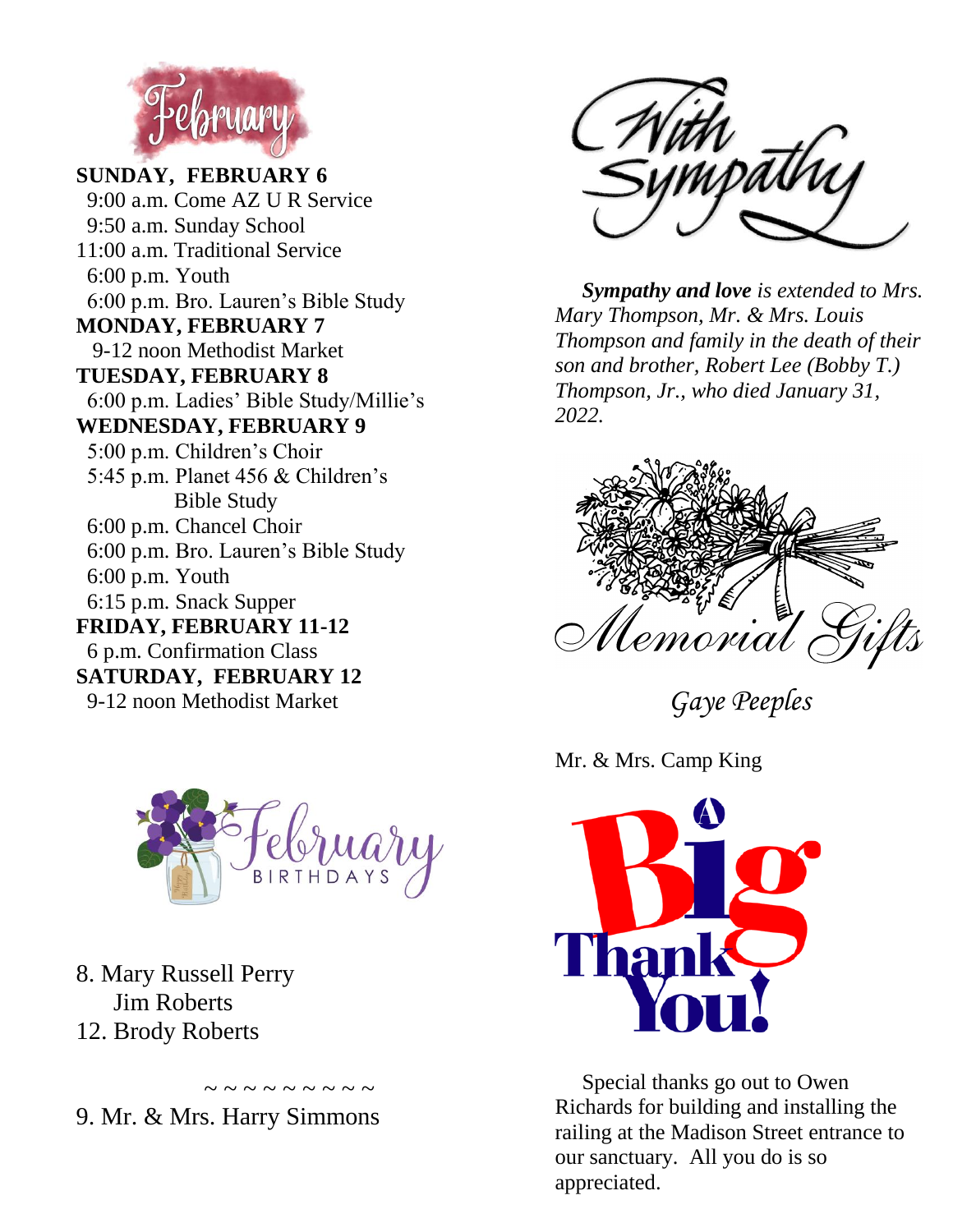Solid ound

## **Sunday School**

This week we begin a new series, **Jesus: His Miracles**. For the month of February, we will be studying several of the miracles of Jesus. This week's lesson, *Better Vision,* is about Jesus healing a man who was born blind. Jesus always faced scrutiny by the Pharisees. This lesson shows us how Jesus healed the man and responded to his critics.

## **Sunday & Wednesday Night Group**

Youth Bible Study will continue to meet each Sunday & Wednesday night. We will begin a new study in February called "Half-Truths." This study will tackle familiar sayings and phrases that may sometimes be confusing, even though they are used help us.

Wednesday Bible Study kicked-off a couple of weeks ago. We begin with Supper in the Fellowship Hall at 6:15 p.m.

## **D-NOW**

D-NOW has been set for March 4-5<sup>th</sup> at First Baptist Church. More information will be announced in the coming weeks.

Group will meet on Wednesdays from 6:00 p.m. – 7:00 p.m.

Sunday Night Group will meet each Sunday from 6:00 p.m. – 7:00 p.m.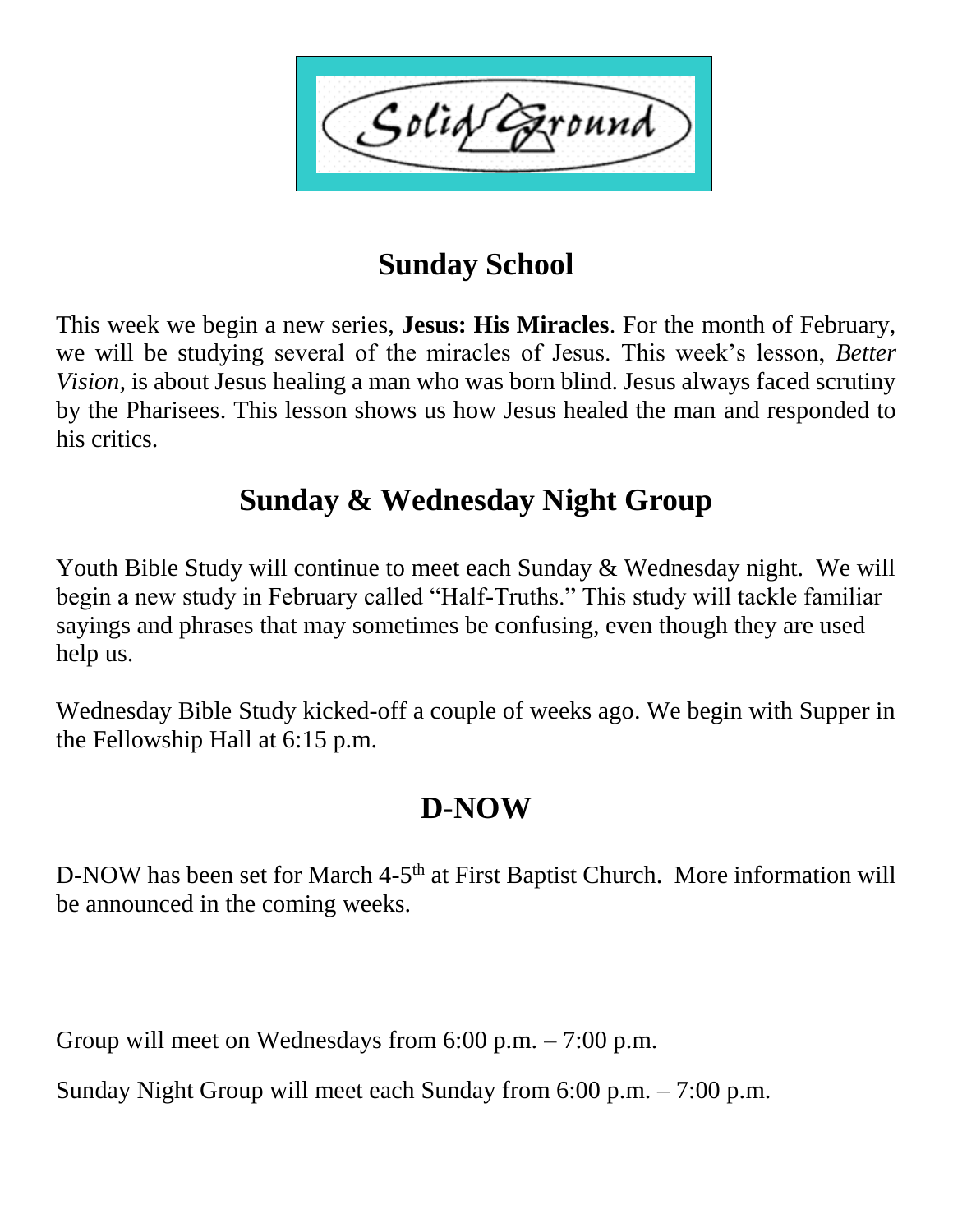



 Jesus grew in wisdom and stature, and in favor with God and man.

Luke 2: 52



### **Hiskidz and Bible in Life**

This month we will begin a new series, **"Jesus: His Miracles."** This series will carry us through the month of February. This week's lesson, *When I have Problems,* is a reminder that no problem is too big for Jesus. This story is about a Roman Centurion who sought out Jesus to help him.

#### **W.O.W WEDNESDAY CHILDREN'S MINISTRY**

W.O.W Wednesdays children's Bible Study meets every Wednesday at 5:15 p.m. For the next few weeks, we will be talking about the life and ministry of Jesus. Last week our lesson was a very familiar one. We talked about a man named Zachaeus. Zachaeus had done things that he was not proud of, and he heard of a man named Jesus who could help him. Through this lesson we are reminded that God cared for everyone.



**Confirmation Class** 



Our sixth grade Confirmation Class will meet for a weekend retreat on February 11-12. We will spend the entire weekend in Confirmation sessions. Parents will be contacted with further information.

#### **BRANSON TRIP**

Our Planet 456 group will be going to Branson the weekend of March 25-27. We will attend the Sight and Sound Production show "Jesus." More information will be sent out within the next few weeks.